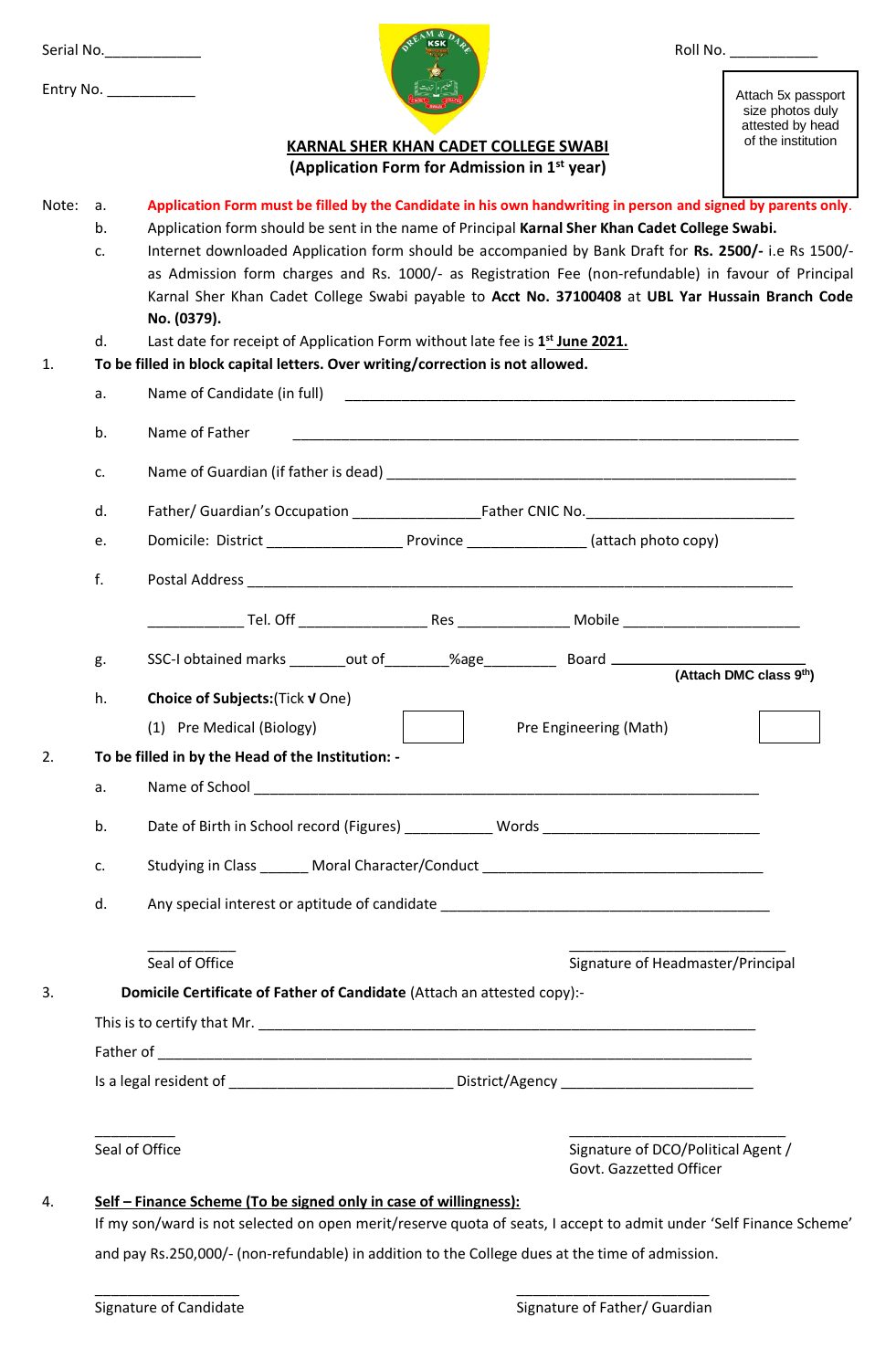## **INSTRUCTIONS**

- 1. Form must be filled by the candidate himself and no incomplete form well be entertained.
- 2. Age: **Between 15 and 17 years on 1st July** of the year of Admission. However 90 days waiver for deserving candidates may be considered.
- 3. At the time of submission of Application Form, candidate must have appeared in class 10<sup>th</sup> (Matric) examination.
- 4. Application Form and photographs must be **attested by the Principal/Head of School** in which the candidate is studying.
- 5. **Legal Guardian of the candidate can only sign** the application Form in case the father of candidate is deceased or serving abroad.
- 6. Please attach three self addressed envelops duly affixed stamps of Rs.120/- for our future correspondence. Write your own address on each envelope boldly and clearly. Same shall be used for issuing Roll No., Entry Test Call Letter.
- 7. No request for change of data given in the Admission Form shall be entertained therefore please fill the form carefully and ensure the photos are duly affixed.
- 8. For queries and details you may visit College Website [www.kskccs.edu.pk](http://www.kskccs.edu.pk/) or contact Director of Studies at (0938-430535)
- 9. E-mail address i[s kskccs@gmail.com](mailto:kskccs@gmail.com)
- **Note:** Self Finance amount is Rs. 2,50,000/- (One time only) in addition to the College dues.

## **UNDERTAKING**

I, \_\_\_\_\_\_\_\_\_\_\_\_\_\_\_\_\_\_\_\_\_\_\_ along with my son/ward \_\_\_\_\_\_\_\_\_\_\_\_\_\_\_\_\_\_\_\_\_\_\_\_\_\_ solemnly undertake to accept the results of Entrance Examination and Interview, conducted by Karnal Sher Khan Cadet College Swabi without any reservation. I or anyone else related to me directly or indirectly in any manner, whatsoever, will not question the results and the decision of the Principal KSKCCS, in any manner or in any Court of Law and shall not indulge in any correspondence directly or indirectly in this connection.

Signature of Candidate Signature of Father/Guardian

## **PLEASE KEEP A PHOTO COPY OF THIS FORM FOR YOUR RECORD AND FUTURE REFERENCE**

\_\_\_\_\_\_\_\_\_\_\_\_\_\_\_\_\_\_ \_\_\_\_\_\_\_\_\_\_\_\_\_\_\_\_\_\_\_\_\_\_\_